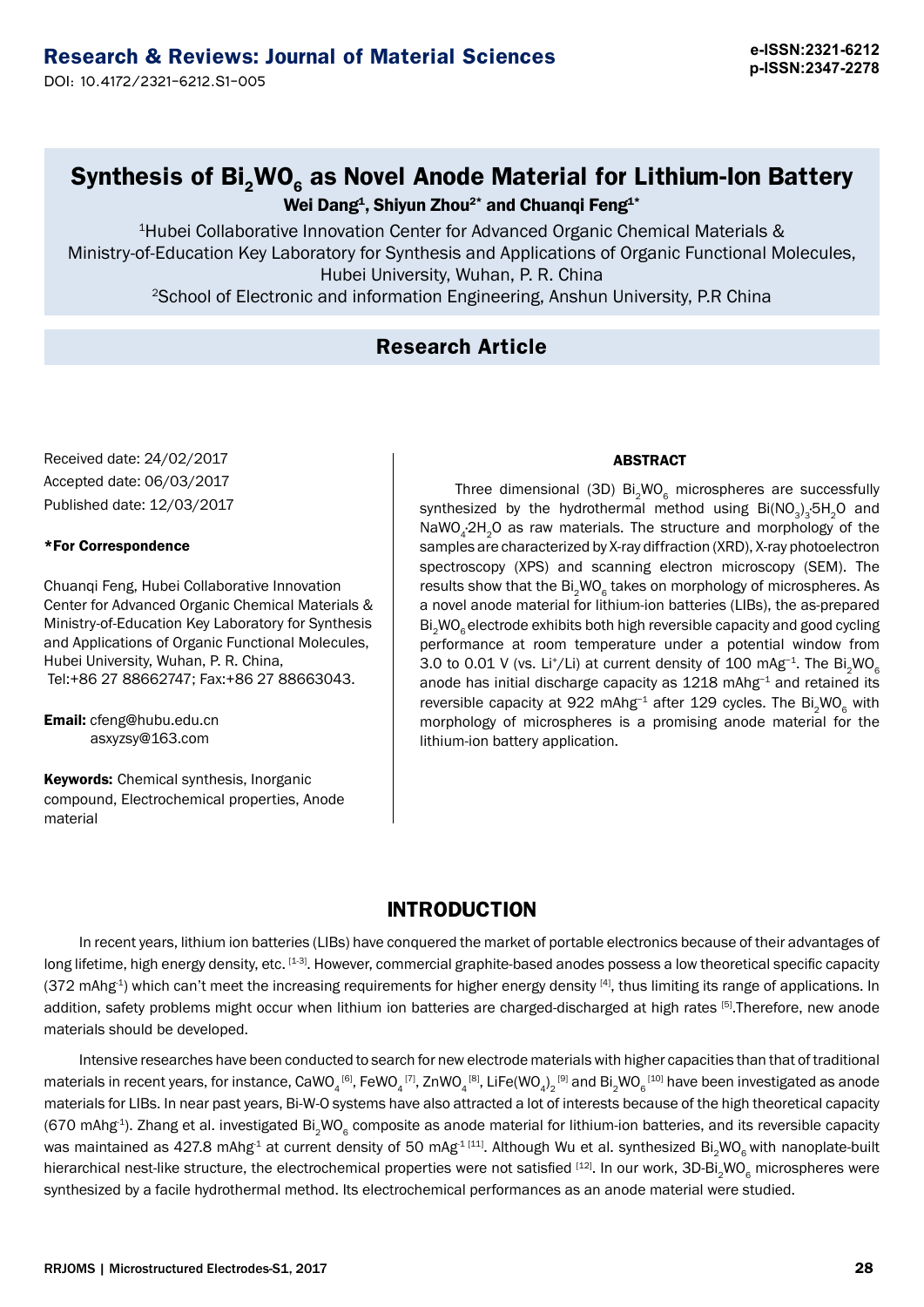## **EXPERIMENTAL**

### **Materials**

The precursor of Bi $_2$ WO $_6$  microspheres was synthesized by a hydrothermal method using salts (Bi(NO $_3)_3$ ·5H $_2$ O, Na $_2$ WO $_4$ ·2H $_2$ O) as metal source and Polyvinylpyrrolidone (PVP) as the surfactant. All the reagents were analytical grade (A.R.) reagents and used without further purification. Deionized water was used in all experiments. In a typical synthesis process, Bi(NO<sub>3</sub>)<sub>3</sub>·5H<sub>2</sub>O (2.5 mmol) and PVP (0.5 g) were dissolved in 40 mL distilled water under magnetic stirring to form a mixed solution. Na<sub>2</sub>WO<sub>4</sub>·2H<sub>2</sub>O (1.25 mmol) was slowly added into the mixed solution. After magnetic stirring for an hour, the mixed solution was transferred into a 50 mL teflon-lined stainless steel autoclave and annealed at 180°C for 24 h.The precursor was washed with distilled water and ethanol for several times, and dried under vacuum at 60°C for 12 h. The precursor was heated at 400°C in air for 3 hours to obtain expected sample.

### Characterization of the Samples

The crystal structure of the Bi<sub>2</sub>WO<sub>6</sub> was characterized by X-ray diffraction (XRD) using Cu K<sub>a</sub> radiation source (Bruker AXS, D8 diffractometer). The particle sizes of the samples were observed by scanning electron microscopy (SEM; JEOL JSM, 6510V). Energy dispersive spectroscopy (EDS) was performed to detect the contents of metallic elements for expected compounds. The valences of elements in samples were analyzed using an X-ray photoelectron spectrometer (XPS, Escalab 250Xi) with a multichannel detector, which can withstand high photonic energies from 0.1 to 3 keV.

#### Electrochemical Measurements

Charge/discharge tests were performed using CR2025 coin-type cells in an automatic battery tester system (Neware China). The working electrodes were made from a mixture of 60 wt.% as-prepared powders, 30 wt.% acetylene black and 10wt.% poly(vinylidene fluoride) (PVDF) binder. Prior to being used, the electrodes were dried at 120°C in a vacuum furnace for 24 hours. Lithium foil was used as the counter electrode, and the electrolyte was 1 M LiPF<sub>6</sub> in a mixture of ethylene carbonate (EC) and dimethyl carbonate (DEC) (1:1, y/y). All test cells were assembled in an argon-filled glove box containing less than 1 ppm each of oxygen and moisture. The cells were discharged and charged at a constant current of 100 mAg<sup>-1</sup> over a voltage range of 0.01~3.00 V (vs. Li+/Li) at room temperature. The typical masses of electrode materials used in the experiment were ranged from 5 to 8 mg. Electrochemical impedance spectroscopy (EIS) experiments and cyclic voltammetry (CV) experiments were conducted using a CHI 600E electrochemical workstation.

### **RESULTS AND DISCUSSION**

Figure 1a presents the XRD patterns of the Bi<sub>2</sub>WO<sub>6</sub> microstructures, in which the major diffraction peaks appeared at 2θ (28.586°, 33.026°, 47.305°, 56.027°, 58.355° and 68.423°) can be respectively correspond to the lattice planes (1 0 3 ),  $(2 0 0)$ ,  $(2 2 0)$ ,  $(3 0 3)$ ,  $(1 0 7)$  and  $(4 0 0)$  of a hexagonal Bi<sub>2</sub>WO<sub>6</sub> structure which belongs to a space group of P6/mmm (191) (JCPDS card No. is 26-1044,  $a = b = 5.48$ Å,  $c = 11.500$ Å, and α=β=90°, γ=120°). The Bi<sub>2</sub>WO<sub>6</sub> has high crystallinity. In addition, no characteristic peaks of the other impurities were observed, which indicated that pure phase of Bi<sub>2</sub>WO<sub>6</sub> was formed.

Figure 1b and 1c present the scanning electron microscope (SEM) images of the as-prepared Bi<sub>2</sub>WO<sub>6</sub> sample. Figure 1b is a typical low-magnification SEM image of the as-synthesized Bi<sub>2</sub>WO<sub>6</sub> sample, from which it can be seen that the aggregated particles have a sphere morphology with an average diameter of 700~800 nm. Figure 1c shows a typical surface image of the microspheres at a higher magnification, in which a smooth surface can be clearly observed.

Chemical analysis using Energy dispersive X-ray spectroscopy (EDS) indicates the presence of Bi, W, O (elements of Bi<sub>2</sub>WO<sub>6</sub> sample), and no other elements existed as observed in Figure 1d. It can be seen in Figure 1e, the composites contained the elements Bi, W at the molar ratio of Bi : W = 57.62:29.86 (in At.%), thus, the molar ratio of Bi, W in BWO sample could be calculated to be 1.9:1, which basically agrees with the theoretical value of 2:1.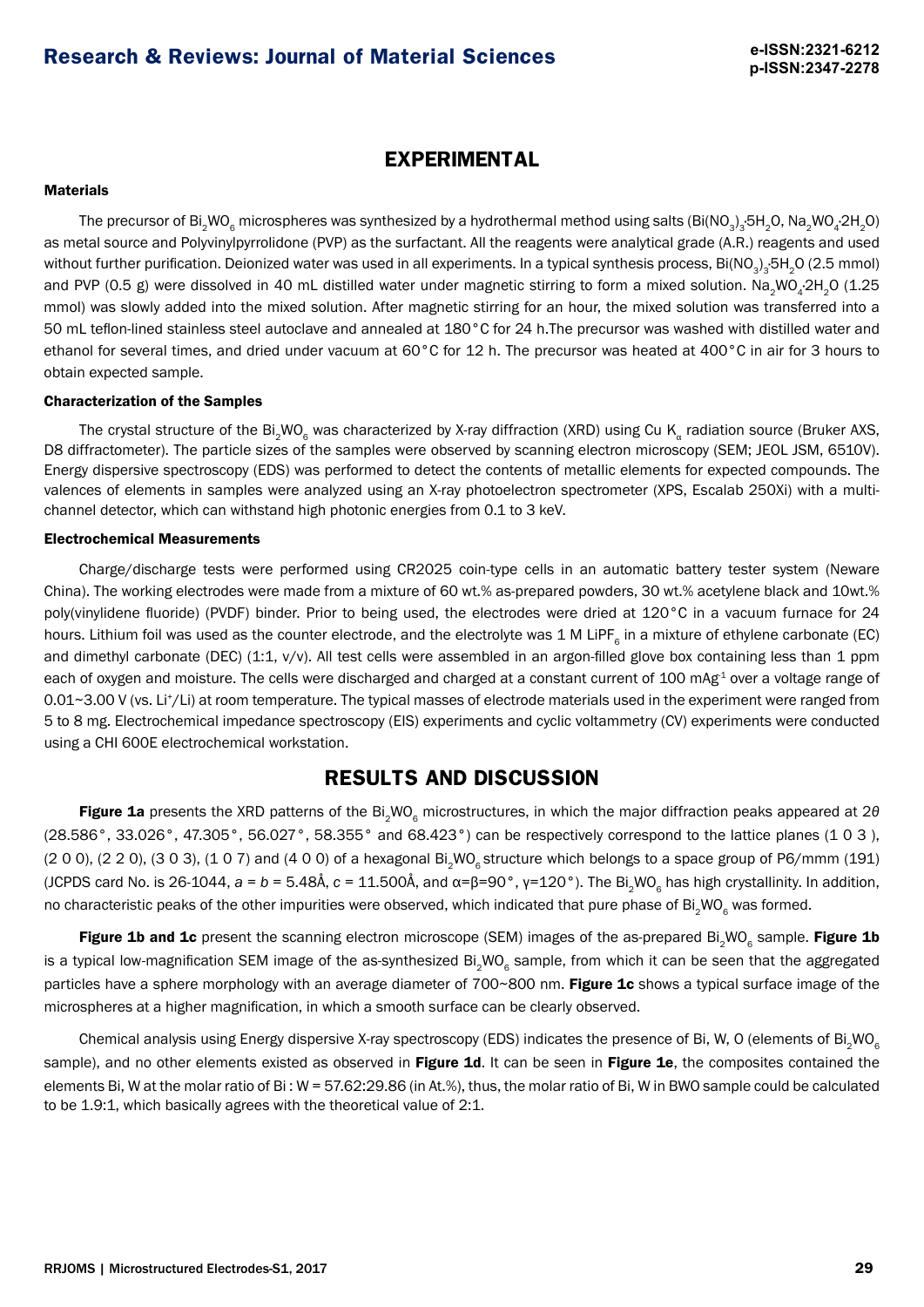





Figure 1. (a) XRD pattern, (b-d) SEM images and TEM images (e) EDS spectrum

The expected oxidation states of the elements in the  $Bi_2WO_6$  sample were further determined using X-ray photoelectron spectroscopy (XPS) spectra (Figure 2). The Bi 4f peaks of the sample appeared at ca. 163. 5eV and ca. 158.7 eV, which corresponded with Bi<sup>3+</sup> according to the previous results. The W4f peaks of the sample appeared at 36. 5eV, 34.5 eV, indicating W<sup>6+</sup> in the sample, which was in agreement with the reported value in the literature [13]. The O 1s binding energy (Figure 2c) of 529.6 eV was in agreement with literature values of the bulk for  $Bi_2WO_6$ . Consequently, the as-synthesized product could be determined as pure orthorhombic  $Bi_{2}WO_{2}$  based on the results of XPS measurements.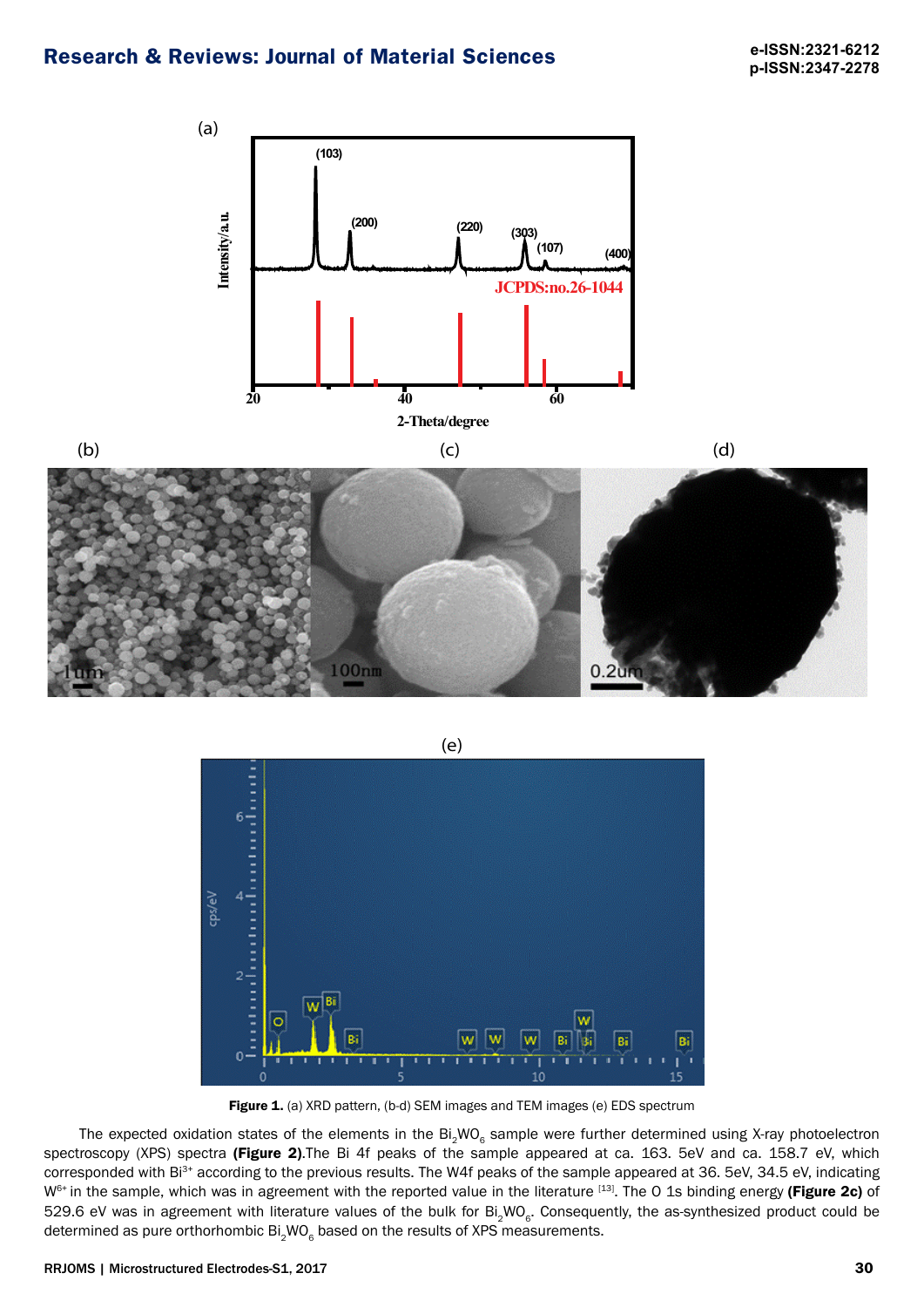

Figure 2. XPS high-resolution spectra of the (a) Bi 4f, (b)W 4f, and (c) O 1s regions of the as-synthesized Bi<sub>2</sub>WO<sub>6</sub>

Figure 3a shows the charge/discharge profiles of Bi<sub>2</sub>WO<sub>6</sub> electrode at a current rate of 100 mAg<sup>1</sup> for the 1st, 2nd, and 5th cycles (0.01-3 V). The first Li-insertion and extraction capacity are as high as 1218 and 805 mAg<sup>-1</sup>, respectively, with a coulombic efficiency of 66.1%. This can be attributed to the difficult dissolution of the SEI, as well as other factors, such as the intrinsic nature of the materials, kinetic limitations and cation deficient [14]. In addition, the discharge capacities of the Bi<sub>2</sub>WO<sub>6</sub> anode in the 2<sup>nd</sup>, 5<sup>th</sup> cycles are 861, 806 mAhg<sup>-1</sup>, respectively; and the charge capacities of the anode in the 2<sup>nd</sup>, 5<sup>th</sup> cycles are 805, 757 mAhg<sup>-1</sup>, respectively.

Figure 3b presents the cyclic stability and coulombic efficiency of the Bi<sub>2</sub>WO<sub>6</sub> electrode at a current density of 100 mAg<sup>-1</sup>, and maintains a capacity as high as 922 mAhg<sup>-1</sup> after 129 cycles. The capacity increasing phenomenon during cycle process has been found in many anode materials containing metal elements, while there is no accurate explanation for this phenomenon so far. Some authors ascribed this phenomenon to the reversible growth of a polymeric gel-like film resulting from kinetically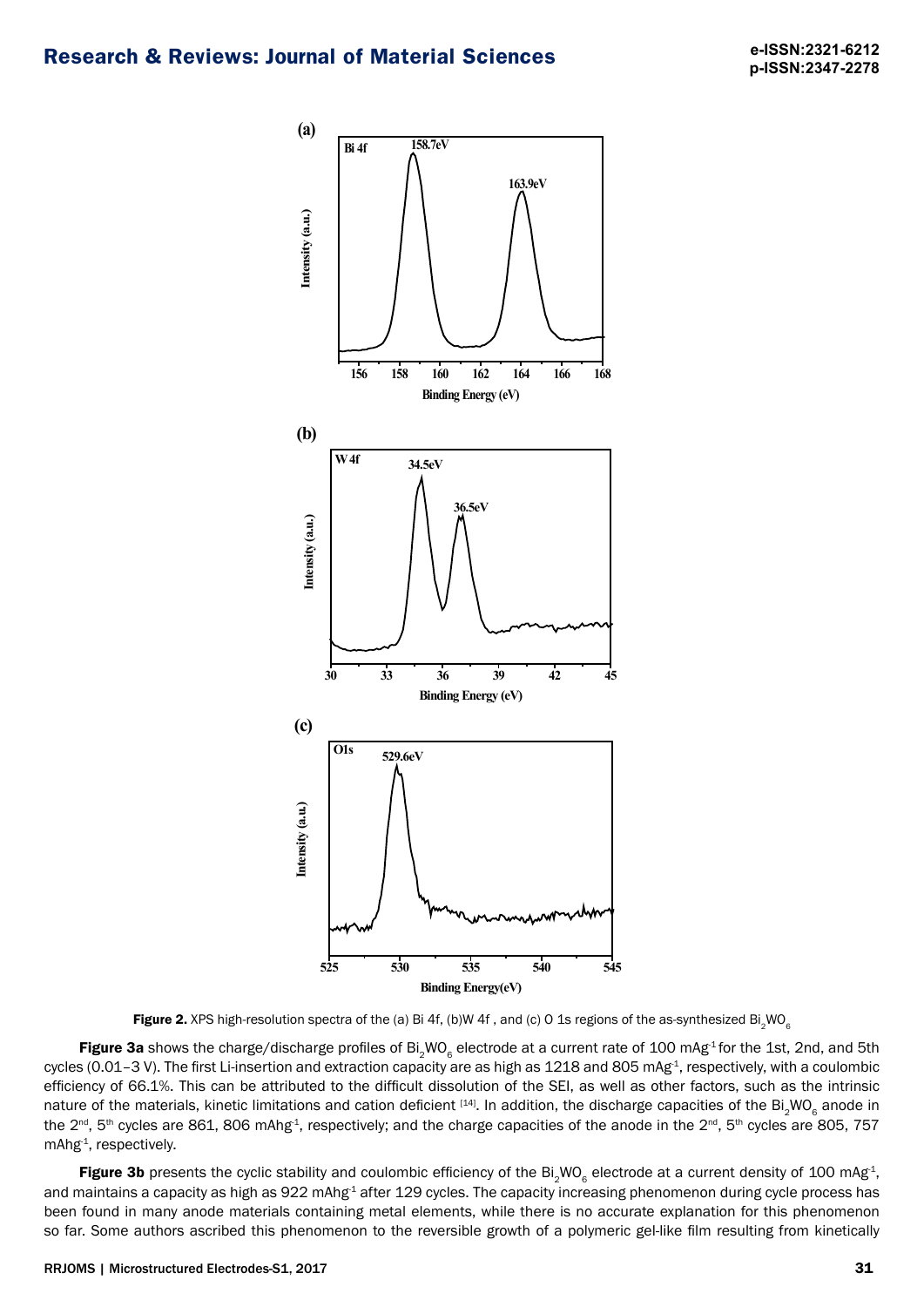activated electrolyte degradation and the larger specific surface area obtained from fragmentation of the structure during the cycling process [15].



Figure 3: (a) Selected discharge and charge curves of the as-synthesized Bi<sub>2</sub>WO<sub>6</sub> electrode at a current density of 100 mAg<sup>-1</sup>; (b) cycling performance of the as-synthesized Bi<sub>2</sub>WO<sub>6</sub> electrode at a current density of 100 mAg<sup>-1</sup>; (c) rate capability of the as-synthesized Bi<sub>2</sub>WO<sub>6</sub> electrode at different current densities (100, 300, 500 and 100 mAg<sup>1</sup>). The test potential window is between 0.01 and 3.0 V (vs. Li<sup>+</sup>/Li). (d)CV curves of Bi<sub>2</sub>WO<sub>c</sub> film electrodes at various scanning rates between 0.01V and 3V.

The rate capability of the Bi<sub>2</sub>WO<sub>6</sub> electrode at various charge-discharge rates is shown in Figure 3c. Typically, the discharge capacities of the Bi<sub>2</sub>WO<sub>s</sub> electrode at the currents densities of 100, 300 and 500 mAg<sup>-1</sup> are 887, 763 and 565 mAhg<sup>-1</sup>, respectively. Furthermore, it is worth to note that the capacity can also be restored to ~856 mAhg<sup>-1</sup>when the current density is returned to 100  $mAg^{-1}$ .

The cyclic voltammograms of the three cycles for annealed  $Bi_2WO_2$  thin film over a potential range of 1.0–4.0 V are shown in Figure 3d. For the first discharge, the peak at about 2.2 V can be ascribed to the initially inserting of Li into BWO and the reduction of the Bi and W metals with the formation of Li<sub>2</sub>O. The following two peaks between 0.5 and 1 V van be correspond to the two steps